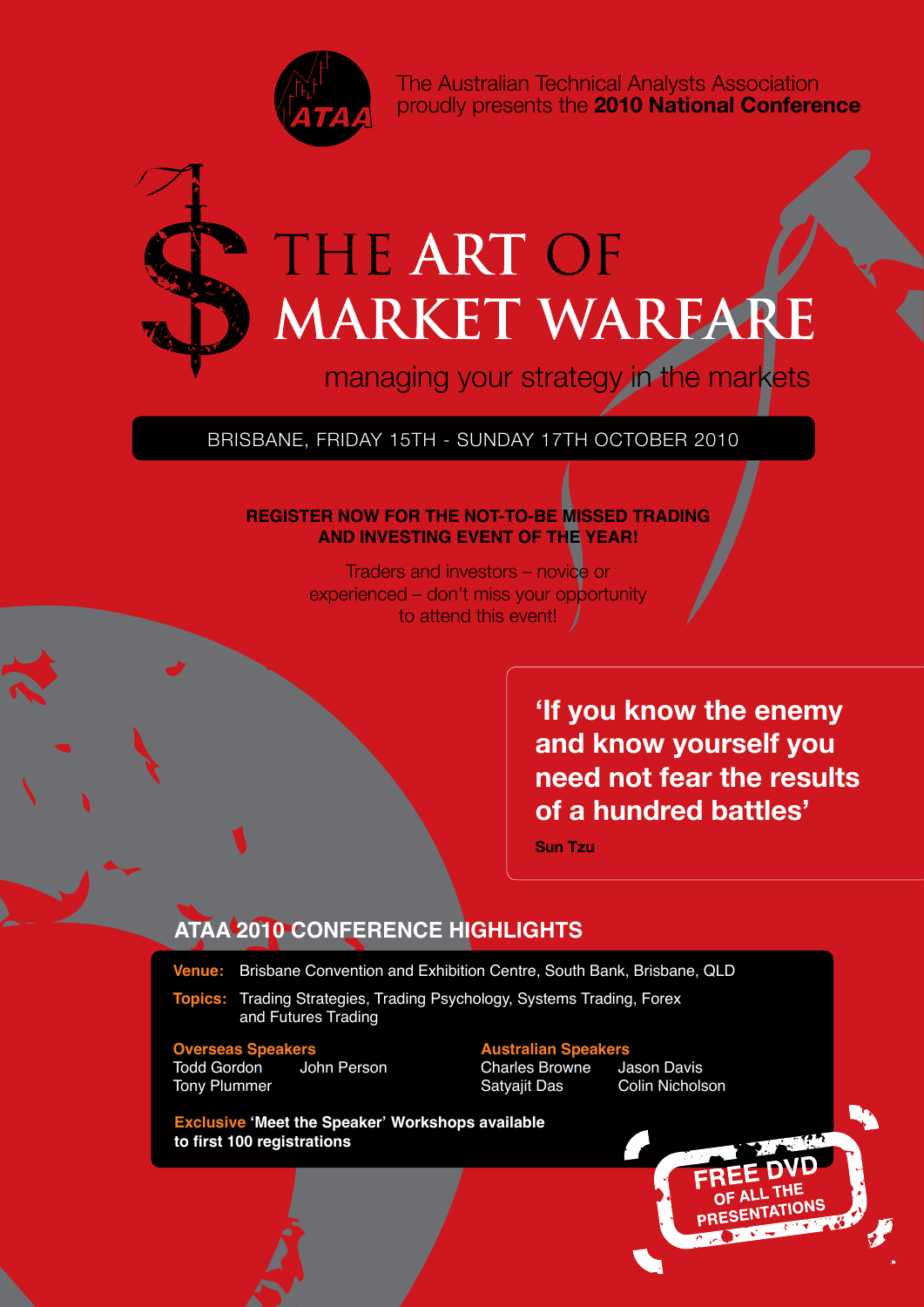# **Friday 15th**

| $7:30-8:15$   | <b>REGISTRATION</b>                                                                                                                                                                                                                                                                                                                                                                                                                                                                                                                                                                                                                                                                                                                                                                                                   |  |
|---------------|-----------------------------------------------------------------------------------------------------------------------------------------------------------------------------------------------------------------------------------------------------------------------------------------------------------------------------------------------------------------------------------------------------------------------------------------------------------------------------------------------------------------------------------------------------------------------------------------------------------------------------------------------------------------------------------------------------------------------------------------------------------------------------------------------------------------------|--|
| 8:15-8:30     | <b>Opening Address - ATAA President Robert Grigg</b>                                                                                                                                                                                                                                                                                                                                                                                                                                                                                                                                                                                                                                                                                                                                                                  |  |
| 8:30-9:45     | John Person - Person's Pivots: Learn the Revolutionary Way to Trade with This Amazing New Indicator<br>Learn how to use this powerful and effective indicator that helps pin-point early turn signals ahead of the crowd.<br>This technical tool incorporates moving averages to filter out Pivot Point levels, helping traders detect a change<br>in a market's value. It also helps filter the next time period's potential range or trading target levels. One of the<br>most powerful leading price indicators available, John will show how to correctly apply this indicator to determine<br>whether to buy dips or sell rallies based on the predicted market conditions. He will also show you how to<br>successfully implement this trading tool for short and longer term traders in all the major markets. |  |
| $9:45-11:00$  | Jason Davis - Beating the Market Part 1- Market Anomalies<br>To beat markets you need insight; that is something that not everyone knows or acts on. In this session Jason will<br>quide you through a process of understanding what it takes to beat the market (and your fund manager), starting<br>with an explanation as to why it isn't ludicrous for you to think you can take on and beat highly paid professionals.<br>He will then list the dozen or so market inefficiencies he has learned after more than a decade of research.                                                                                                                                                                                                                                                                           |  |
| 11:00-11:30   | <b>MORNING TEA</b>                                                                                                                                                                                                                                                                                                                                                                                                                                                                                                                                                                                                                                                                                                                                                                                                    |  |
| 11:30-12:45   | Todd Gordon - Strategies of a Professional FX Trader<br>In this session, Todd Gordon will explain the core principles of his professional trading style including Elliott Wave<br>Principles, Fibonacci Theory, as well as inter-market analysis. He will also share with you his trading tactics,<br>which include precise entry and exit parameters, position sizing, and risk management. Most importantly, Todd will<br>explain Elliott Wave Principle in a clear, concise, and simple manner. Prepare for a candid look into the daily<br>trading life of a professional foreign exchange trader. A basic knowledge of Elliott Wave Theory is recommended.                                                                                                                                                       |  |
| 12:45:1:45    | <b>LUNCH</b>                                                                                                                                                                                                                                                                                                                                                                                                                                                                                                                                                                                                                                                                                                                                                                                                          |  |
| 1:45-3:00     | <b>Colin Nicholson - The Missing Link</b><br>Most experienced investors have progressed to the stage where they have a written investment plan and developed<br>the discipline to carry out the strategy and tactics set out in it. Many investors then feel that they have finished their<br>education process and do not move on to the next level, which is to seek constant improvement and execution of<br>their plan. Colin will show what else is needed to move beyond simply being a good investor. The great investors are<br>never satisfied and seek continually to improve what they do and how they do it.                                                                                                                                                                                              |  |
| $3:00 - 3:30$ | <b>AFTERNOON TEA</b>                                                                                                                                                                                                                                                                                                                                                                                                                                                                                                                                                                                                                                                                                                                                                                                                  |  |
| $3:30-4:45$   | Tony Plummer - Recurrence and Revolution in Financial Markets and Economic Activity<br>An extraordinary form of order underlies fluctuations in financial markets and economic activity, which generated<br>by the human need to do things together, is reflected in rhythmic oscillations and specific price patterns. Most<br>major trend moves are thus inherently predictable. Recognising this predictability makes technical analysis such an<br>immensely powerful tool for asset allocation. Tony will focus on the way the human brain is programmed to generate<br>group behaviour, and on how this creates recognisable price patterns in asset markets and rhythmic oscillations in<br>economic activity. Knowing where you are in the big trend means you can plan for the future.                       |  |
| 5:00-5:45     | <b>Traders Huddles</b>                                                                                                                                                                                                                                                                                                                                                                                                                                                                                                                                                                                                                                                                                                                                                                                                |  |
| $6:00 - 6:45$ | <b>Early Bird Workshops</b>                                                                                                                                                                                                                                                                                                                                                                                                                                                                                                                                                                                                                                                                                                                                                                                           |  |

# **Saturday 16th**

| 8:15-8:20  | <b>MORNING ANNOUNCEMENTS</b>                                                                                                                                                                                                                                                                                                                                                                                                                                                                                                                                                                                                                                                                                                                   |  |
|------------|------------------------------------------------------------------------------------------------------------------------------------------------------------------------------------------------------------------------------------------------------------------------------------------------------------------------------------------------------------------------------------------------------------------------------------------------------------------------------------------------------------------------------------------------------------------------------------------------------------------------------------------------------------------------------------------------------------------------------------------------|--|
| 8:20-9:35  | Todd Gordon - Contra-trend Trading With Elliott Wave and Fibonacci Levels<br>Are the old adages "Trade with trend" or "The trend is your friend" ALWAYS true? Hardly! Markets only trend about<br>20 percent of the time, so what about the other 80 percent? In a candid look at how a professional trader navigates<br>the markets using the razor tight levels defined by Elliott Wave and Fibonacci analysis, Todd will show you how the<br>pros consistently contra-trend trade, while at the same time maintaining tight risk management. He will then share<br>three strategies for identifying market tops and bottoms hours before they develop, and lay out how to move in and<br>attack with expert trading tactics.                |  |
| 9:35-10:50 | Tony Plummer - Critical Ratios: The Link Between Asset Market Oscillations and Fundamental Trends<br>The learning mechanisms that are innate in financial markets are reflected in the influence of a small range<br>of natural mathematical ratios. These ratios provide a critical link between rapidly developing financial market<br>oscillations and slowly evolving fundamental trends. They therefore provide clearly-defined decision-making<br>zones relating contra-trend corrections to underlying trends. The presentation will show why these decision-<br>making zones emerge and how they can be calculated. If you recognise the ranked importance of these zones,<br>you can determine the strength of your response to them. |  |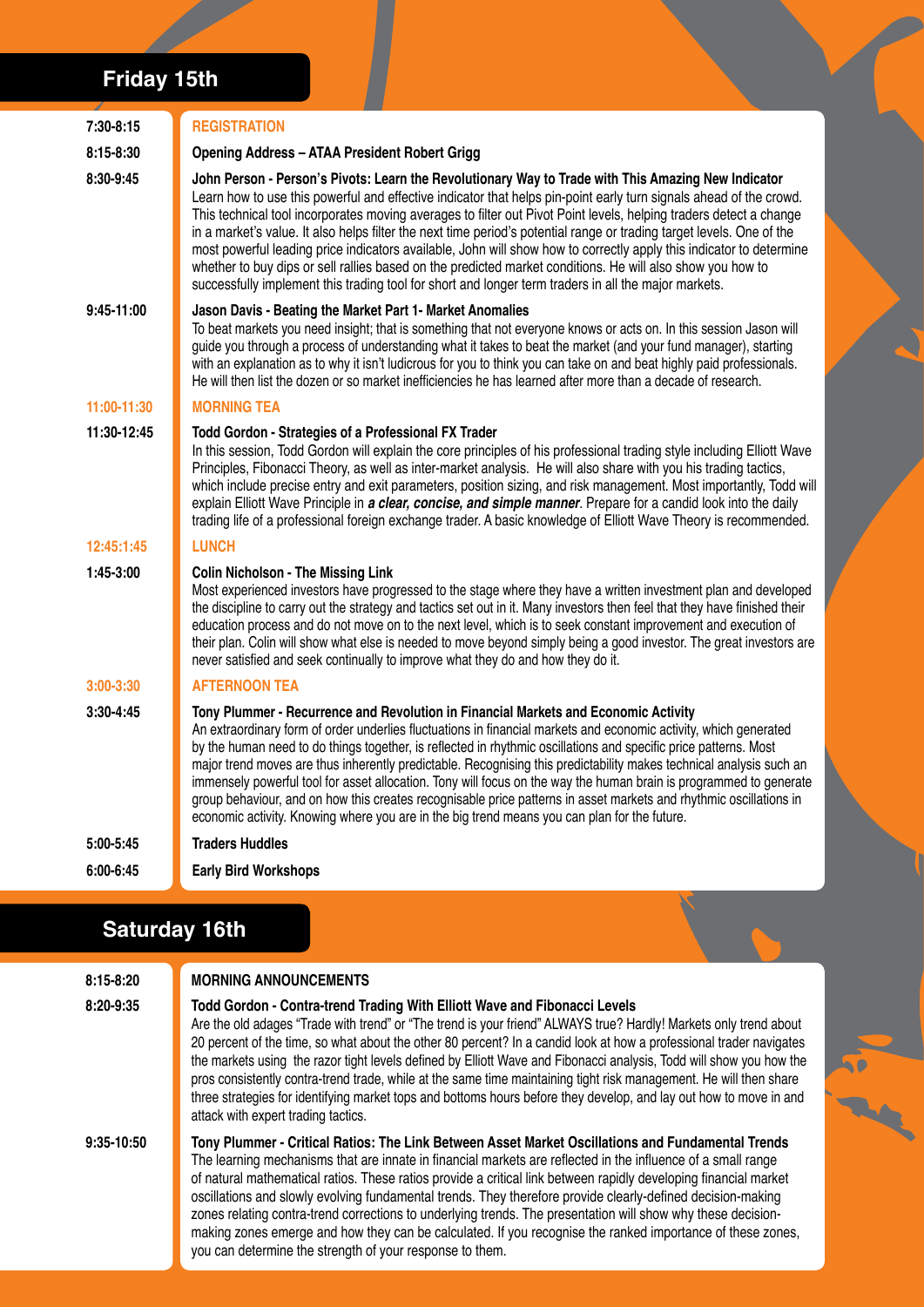### **Saturday 16th cont.**

| 10:50-11:20 | <b>MORNING TEA</b>                                                                                                                                                                                                                                                                                                                                                                                                                                                                                                                                                                                                                                                                                                                                                                                 |
|-------------|----------------------------------------------------------------------------------------------------------------------------------------------------------------------------------------------------------------------------------------------------------------------------------------------------------------------------------------------------------------------------------------------------------------------------------------------------------------------------------------------------------------------------------------------------------------------------------------------------------------------------------------------------------------------------------------------------------------------------------------------------------------------------------------------------|
| 11:20-12:45 | Satyajit Das - "The Botox Economy - Postcards from the GFC"<br>Over two years into the GFC, unprecedented government intervention has slowed the decline but the effects of their<br>actions are not certain. New bubbles in government bonds, emerging markets and commodities are developing.<br>In 2006, Satyajit Das, provided a highly prescient insight into the structure and risk of the world financial system<br>exposing the problems that are now becoming readily apparent. Das will look at the massive and unprecedented<br>de-leveraging of the financial system taking place and how that will alter the financial landscape.                                                                                                                                                     |
| 12:45-1:45  | <b>LUNCH</b>                                                                                                                                                                                                                                                                                                                                                                                                                                                                                                                                                                                                                                                                                                                                                                                       |
| $1:45-3:00$ | Charles Browne - The Real Reasons Why Traders and Investors Need Rules<br>This presentation will explore and challenge the popular belief that traders and investors need rules because they<br>"lack discipline". There are in fact other important reasons why rules are necessary, but are these are not related to<br>discipline. The latest neuroscience research will be presented to debunk the popular belief that traders need rules<br>to control their emotions. Charles will also demonstrate how the concept of a "trading rule" is widely misunderstood,<br>and how this contributes to difficulty in developing and following a trading plan. This will enable you to better<br>understand why so many traders fail, and how you can improve your potential as a successful trader. |
| $3:00-3:30$ | <b>AFTERNOON TEA</b>                                                                                                                                                                                                                                                                                                                                                                                                                                                                                                                                                                                                                                                                                                                                                                               |
| $3:30-4:45$ | Jason Davis - Beating the Market Part 2 - Devising a Strategy to Monetise an Anomaly<br>Following on from Part 1, Jason will show how trading strategies can be constructed using a couple of previously<br>identified market anomalies. The systems will be taught in entirety (no hidden crucial pieces), and validated to<br>demonstrate both the process of system validation, and the power of a great software package.                                                                                                                                                                                                                                                                                                                                                                      |
| $5:00-5:45$ | <b>Traders Huddles</b>                                                                                                                                                                                                                                                                                                                                                                                                                                                                                                                                                                                                                                                                                                                                                                             |
| 7:30        | AUSTRALIAN TECHNICAL ANALYSTS ASSOCIATION 20TH ANNIVERSARY GALA DINNER                                                                                                                                                                                                                                                                                                                                                                                                                                                                                                                                                                                                                                                                                                                             |

#### **Sunday 17th**

**8:15-8:20 Morning Announcements**

| 8:20-9:35   | <b>Charles Browne - Price Action Strategies.</b><br>In this presentation you will learn how to effectively read price charts without any indicators. Charles will discuss<br>a range of techniques that enable you to understand and take advantage of underlying market sentiment. Learn<br>how to: identify panic, greed and indecision; know in advance that a sideways range is about begin; recognise<br>the market sometimes shows weakness immediately before strength, identify in advance the likely direction of<br>the breakout from a pattern; and identify in advance whether or not a breakout is likely to fail.                                                                                                                                                                                                                    |  |
|-------------|----------------------------------------------------------------------------------------------------------------------------------------------------------------------------------------------------------------------------------------------------------------------------------------------------------------------------------------------------------------------------------------------------------------------------------------------------------------------------------------------------------------------------------------------------------------------------------------------------------------------------------------------------------------------------------------------------------------------------------------------------------------------------------------------------------------------------------------------------|--|
| 9:35-10:50  | <b>Colin Nicholson - Mind over Matter</b><br>There are many things to learn and master in becoming an investor. After picking up the basic knowledge, years<br>will have been spent gaining experience. After at least a decade of hard work, committed investors will reach<br>one of the final frontiers in their investment education. Over the last fifty years, a whole new area of research has<br>unfolded under the general heading of behavioural economics. This work has thrown out the old assumption of a<br>rational man and looks at how we really make decisions. In the process many errors and biases emerge to which<br>we are all subject naturally and largely unconsciously. In this discussion Colin will introduce some of the ways in<br>which the best investors think giving them a great advantage over the beginners. |  |
| 10:50-11:20 | <b>MORNING TEA</b>                                                                                                                                                                                                                                                                                                                                                                                                                                                                                                                                                                                                                                                                                                                                                                                                                                 |  |
| 11:20-12:35 | John Person - Scanning for Seasonal Stock Trades for High Yield Investors<br>John will share his techniques for scanning for high yield returns in specific sectors and the top stocks in<br>those sectors. In addition, you will learn how to apply techniques to identify the appropriate risk and reward<br>opportunities and understand a simple logical process to use for your trade entry once a scan generates a buy or<br>sell signal in order to help you gain an edge in profitability. This session will also give you an insight from Friday's<br>session, which discussed the mechanics of the Person's Pivots and the Pivot Point Moving Average approach.                                                                                                                                                                          |  |
| 12:35-1:35  | <b>LUNCH</b>                                                                                                                                                                                                                                                                                                                                                                                                                                                                                                                                                                                                                                                                                                                                                                                                                                       |  |
| $1:35-2:50$ | Panel Discussion (Charles Browne, Kathy Lien, John Person)                                                                                                                                                                                                                                                                                                                                                                                                                                                                                                                                                                                                                                                                                                                                                                                         |  |
| $2:50-3:00$ | <b>Closing Address Robert Grigg</b>                                                                                                                                                                                                                                                                                                                                                                                                                                                                                                                                                                                                                                                                                                                                                                                                                |  |
| $3:00-3:30$ | <b>ATAA Annual General Meeting</b>                                                                                                                                                                                                                                                                                                                                                                                                                                                                                                                                                                                                                                                                                                                                                                                                                 |  |
| $3:30-4:00$ | <b>AFTERNOON TEA</b>                                                                                                                                                                                                                                                                                                                                                                                                                                                                                                                                                                                                                                                                                                                                                                                                                               |  |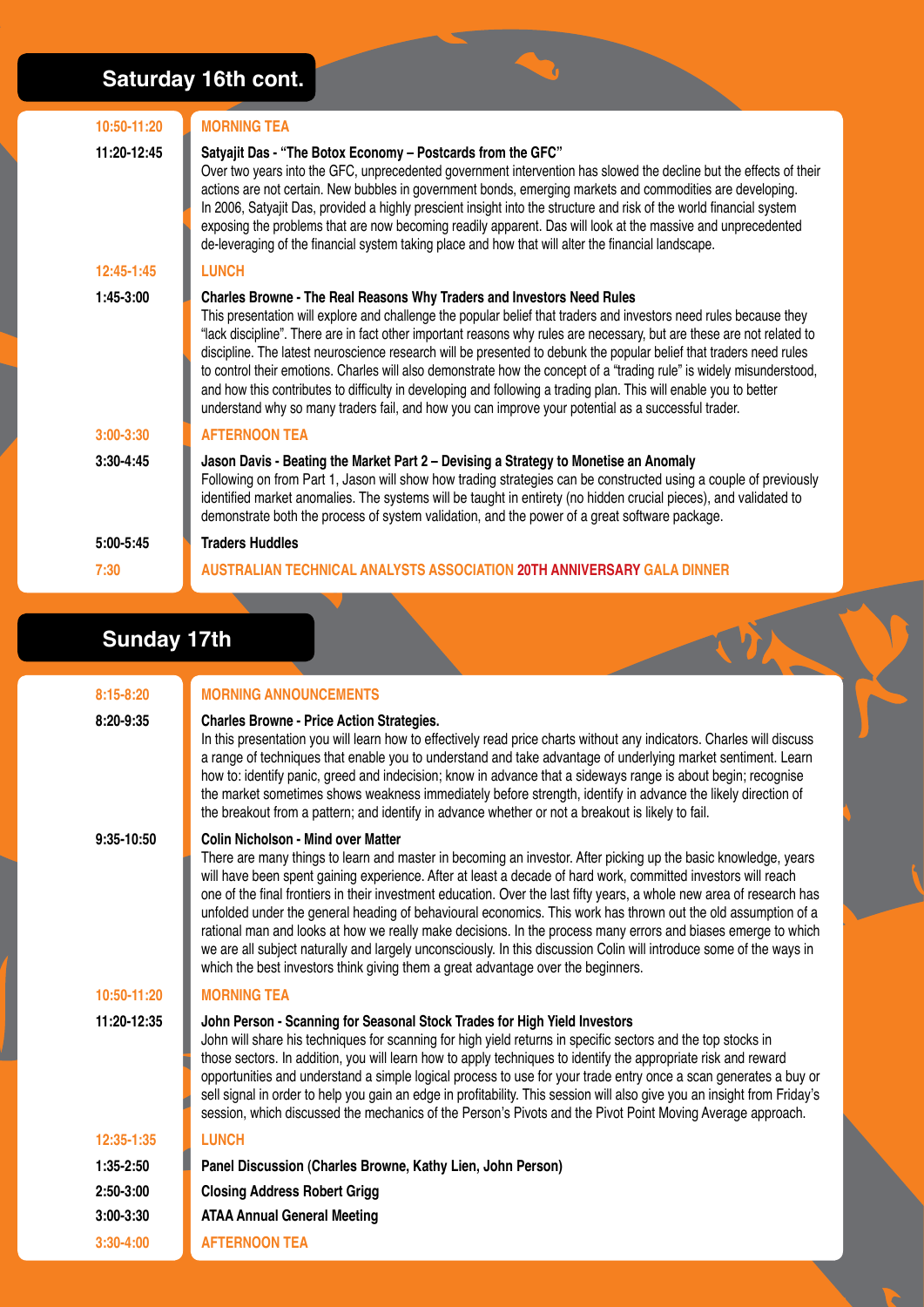Once again in **October 2010**, the Australian Technical Analysts Association is bringing together **seven top technical analysts and market gurus** for another **not to be missed conference**.



**Over 3 days in the warmth of Brisbane**, you will learn the strategies and techniques to give you an edge as a trader and investor.

- Learn from respected local and overseas experts
- Find out what it takes to be a successful trader or investor in today's markets
- Discover the strategies and techniques that will help you master the art of market warfare.

Ideal for all traders and investors – no matter your experience or preferred financial instrument.

# **Opportunities multiply as they are seized**

**Sun Tzu**

**ABO**

**UT THE ATAA**

THE<sub>1</sub>

The ATAA aims to assist its members to become profitable traders and investors in many markets. Its members range from beginners to advanced professionals. The Australian Technical Analysts Association is a not-for-profit association, run by members for members, established in 1990.

**For more information, visit www.ataa.com.au**

# **He who knows when he can fight and when he cannot, will be victorious**

#### **Sun Tzu**

Be one of the first to register for your chance to attend a "Meet the Speaker" workshop. Limited to 20 people per speaker, this is your chance to ask them those questions you've always wanted to ask.



#### **Member services include:**

- monthly meetings in 9 major Australian cities
- member to member networking
- website with extensive resources
- video library
- annual National Conference
- Affiliation with the International Federation of Technical Analysts (IFTA); and
- discounts on products and services.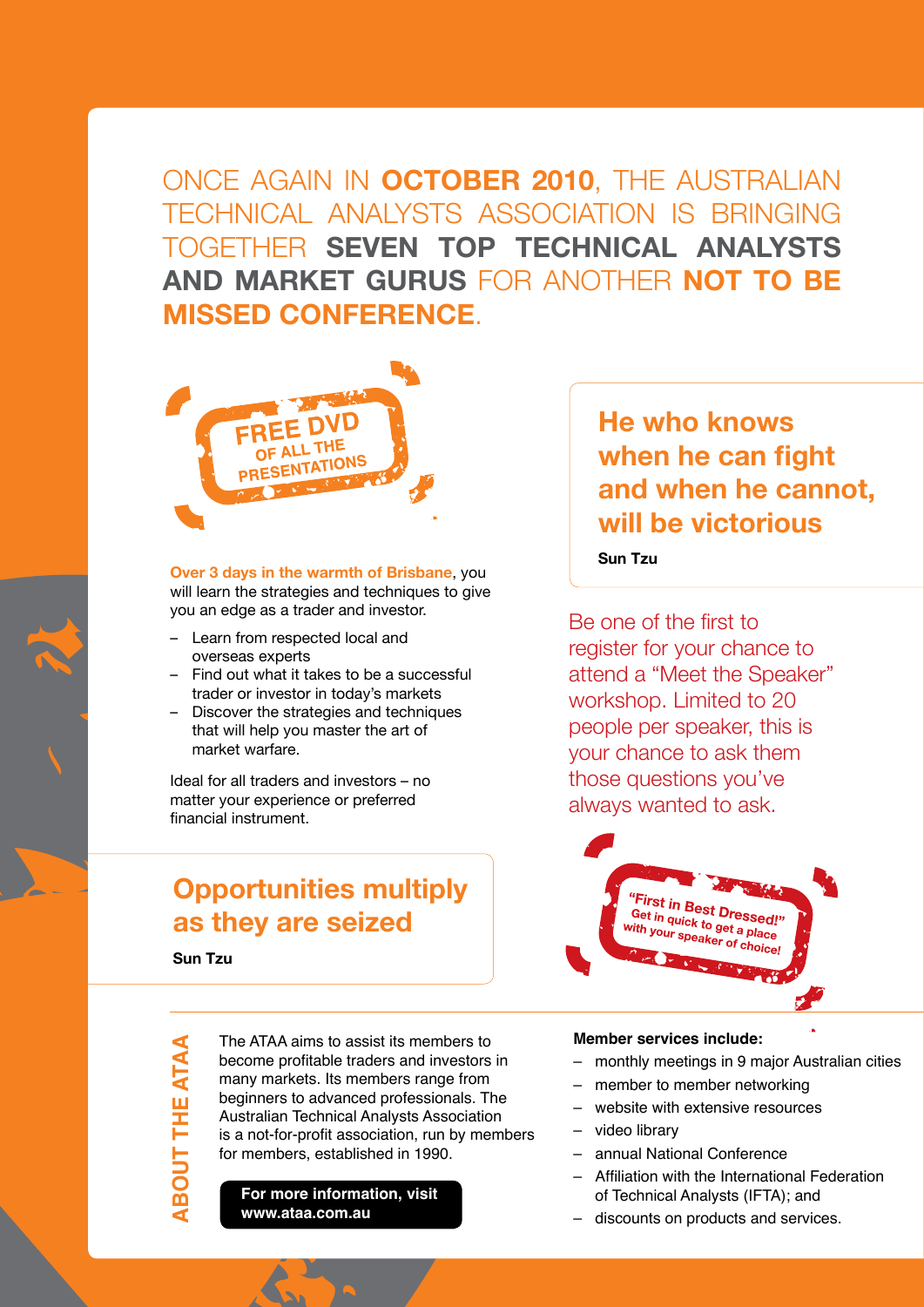**Registration Form**

A tax invoice will be issued when your registration has been processed. This tax invoice must be presented at conference registration. Your place has not been confirmed until this tax invoice is issued.

### **Your Details**

|                                                                                                                   | Name: <u>example and a series of the series of the series of the series of the series of the series of the series of the series of the series of the series of the series of the series of the series of the series of the serie</u> |
|-------------------------------------------------------------------------------------------------------------------|--------------------------------------------------------------------------------------------------------------------------------------------------------------------------------------------------------------------------------------|
|                                                                                                                   |                                                                                                                                                                                                                                      |
|                                                                                                                   |                                                                                                                                                                                                                                      |
|                                                                                                                   | <u> 2000 - Andrea Andrewski, američki politik († 18. december - 18. december - 18. december - 18. december - 18.</u>                                                                                                                 |
|                                                                                                                   |                                                                                                                                                                                                                                      |
|                                                                                                                   |                                                                                                                                                                                                                                      |
|                                                                                                                   |                                                                                                                                                                                                                                      |
|                                                                                                                   |                                                                                                                                                                                                                                      |
| If referred by an ATAA Member please provide their details below                                                  |                                                                                                                                                                                                                                      |
|                                                                                                                   |                                                                                                                                                                                                                                      |
| <b>CONFERENCE REGISTRATION</b> (All prices are inclusive of GST)                                                  |                                                                                                                                                                                                                                      |
| <b>Conference Fees</b><br>(include lunch, morning tea and afternoon tea daily)<br><b>ATAA Members</b><br>\$780.00 | <b>Early Bird Special</b><br>Be one of the first 100 people to register and you can at-<br>tend a "Meet The Speaker" workshop. Please place a nul                                                                                    |

Non-ATAA Members\* \$980.00 Special AIA Members Price\*\* \$780.00

#### **Saturday Night Gala Dinner (including drinks) Conference Attendee** \$95

| Conference Attendee | აყე  |
|---------------------|------|
| Partner             | \$95 |

| TOTAL |  |
|-------|--|
|       |  |

\*Non Members who register for the Conference will receive 6 months ATAA membership \*\* AIA members need to send or fax a copy of their membership details with their registration form to qualify for this price.

tend a "Meet The Speaker" workshop. Please place a number 1-5 in order of preference  $(1 = 1st$  choice) in the boxes next to the speaker's name. These places will be allocated on a first in, best dressed basis, so we cannot guarantee you will get a place in your preferred workshop.

□ Jason Davis □ Todd Gordon

 $\Box$  Tony Plummer

 $\Box$  Colin Nicholson  $\Box$  John Person

Successful early bird registrations will receive notification of their workshop within 7 days of registration.

| <b>METHOD OF PAYMENT</b> (No telephone bookings accepted) |  |
|-----------------------------------------------------------|--|
|-----------------------------------------------------------|--|

Expiry Date:

| $\Box$ Payment by credit card | Mastercard<br>Visa                |
|-------------------------------|-----------------------------------|
| Fax to: 02 9667 0983          |                                   |
| Mail to: see below            | Cardholder's Name (Please Print): |
| $\Box$ Cheque                 |                                   |
| Made payable to:              |                                   |
| Australian Technical<br>.     |                                   |

Analysts Association **Mail to:**  ATAA Conference PO BOX 3175, Eastlakes NSW 2018

| Signature: |  |
|------------|--|

by signing this form and providing the details above, I hereby authorise the ATAA to debit my credit card for the total amount above. Conference program and details may change without notice.